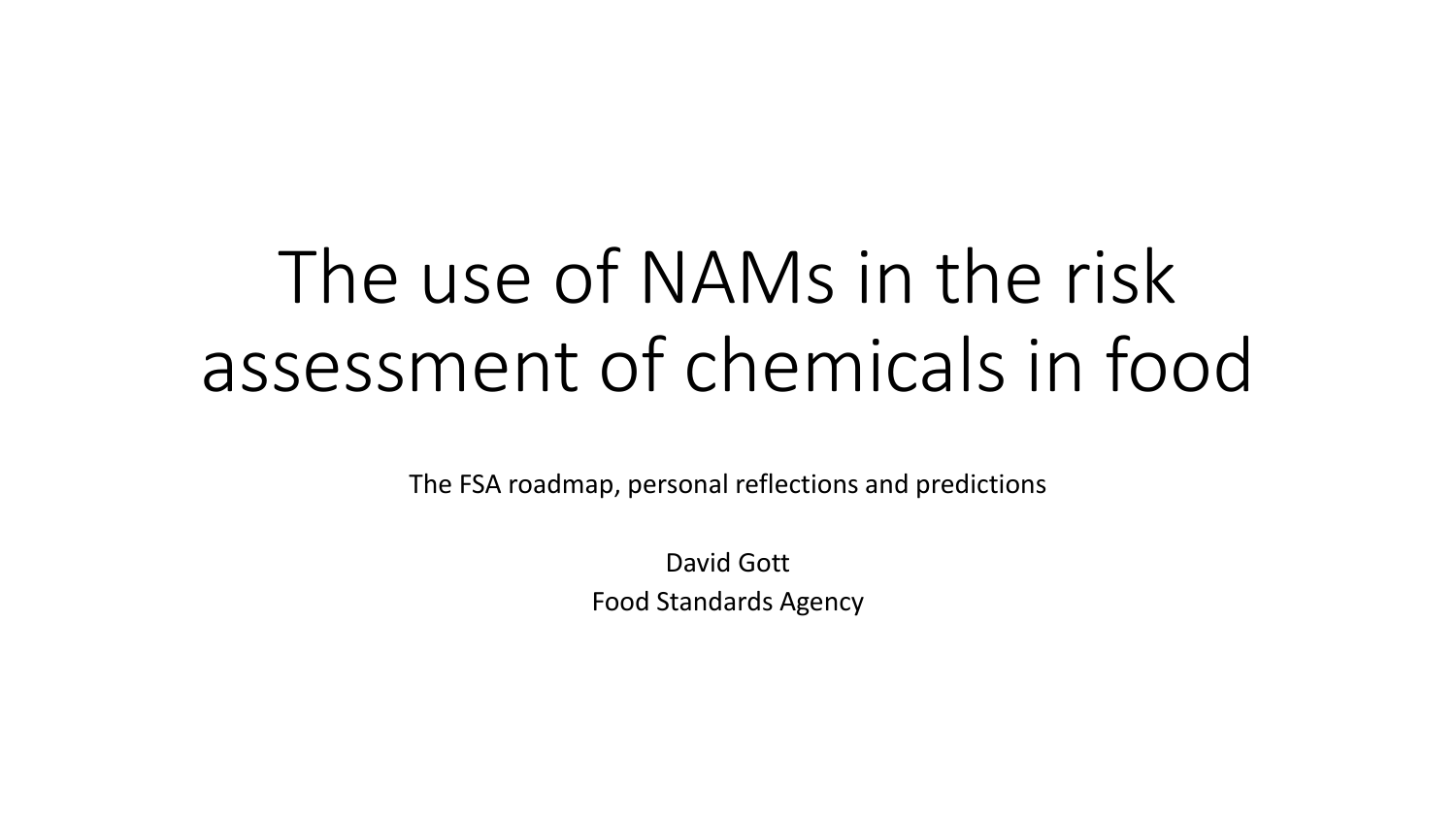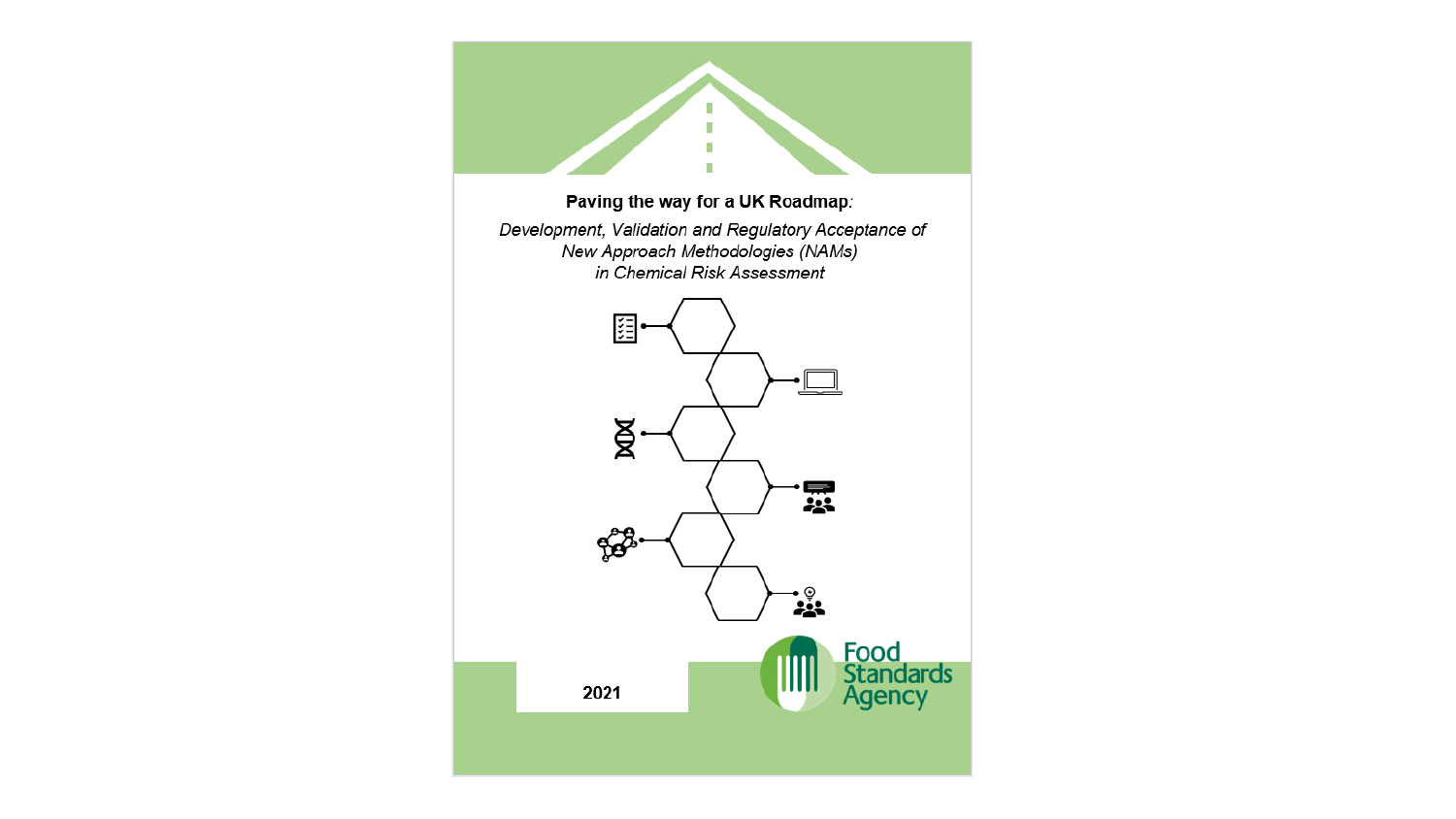#### Overall objectives of the roadmap are to:

- identify latest available NAMs for optimal risk assessment
- learn from other regulatory agencies UK and beyond
- validate through case studies
- build confidence in NAMs in the regulatory setting
- develop skills and training
- implement and integrate NAMs in the regulatory setting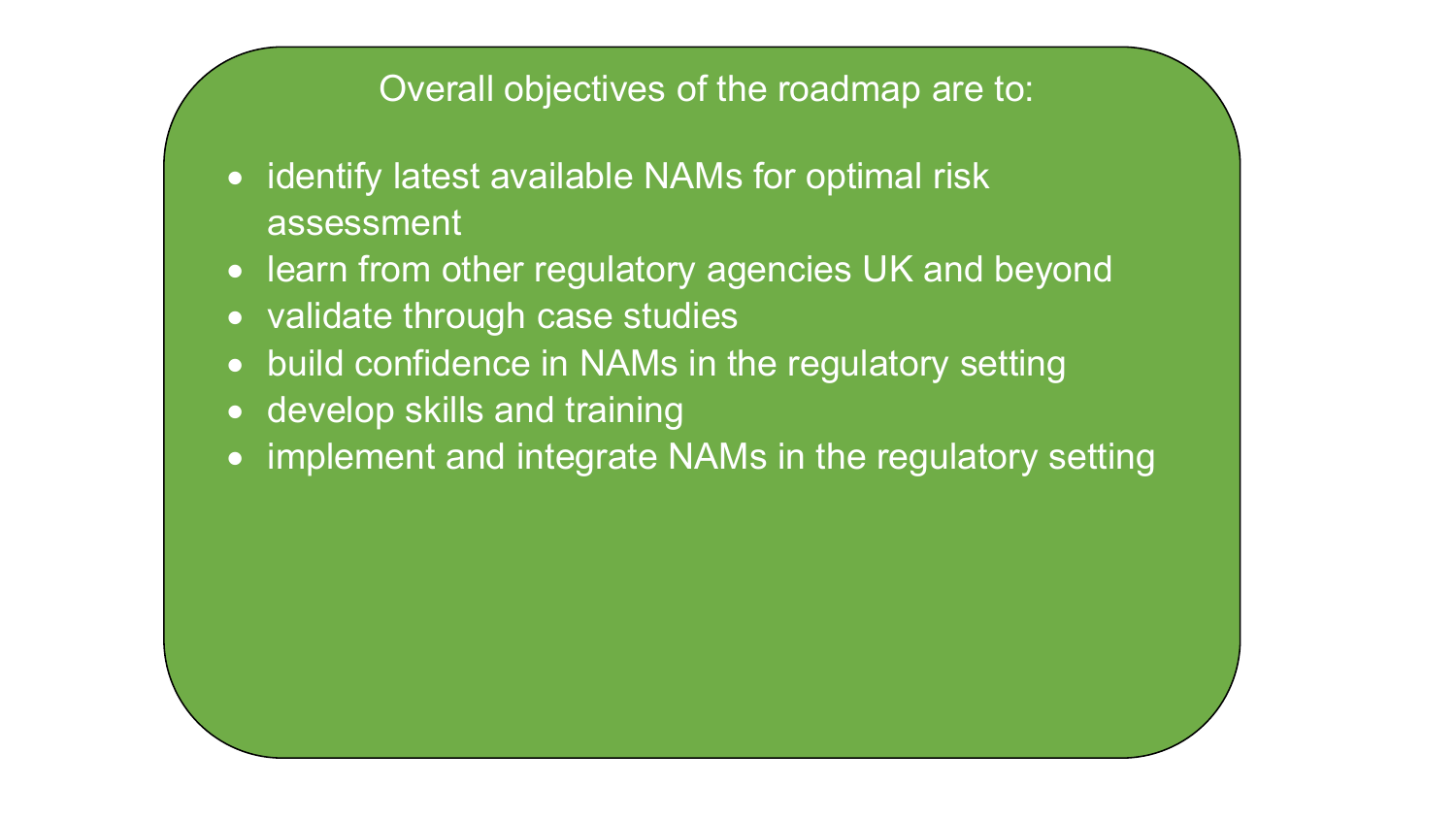# Time for a change in approach?

- Most chemicals intentionally added to food are not very toxic
- Chemicals found in food often need to be assessed quickly to allow decisions on risk management
- Competing priorities for consumers

• Food is safe and is what it says it is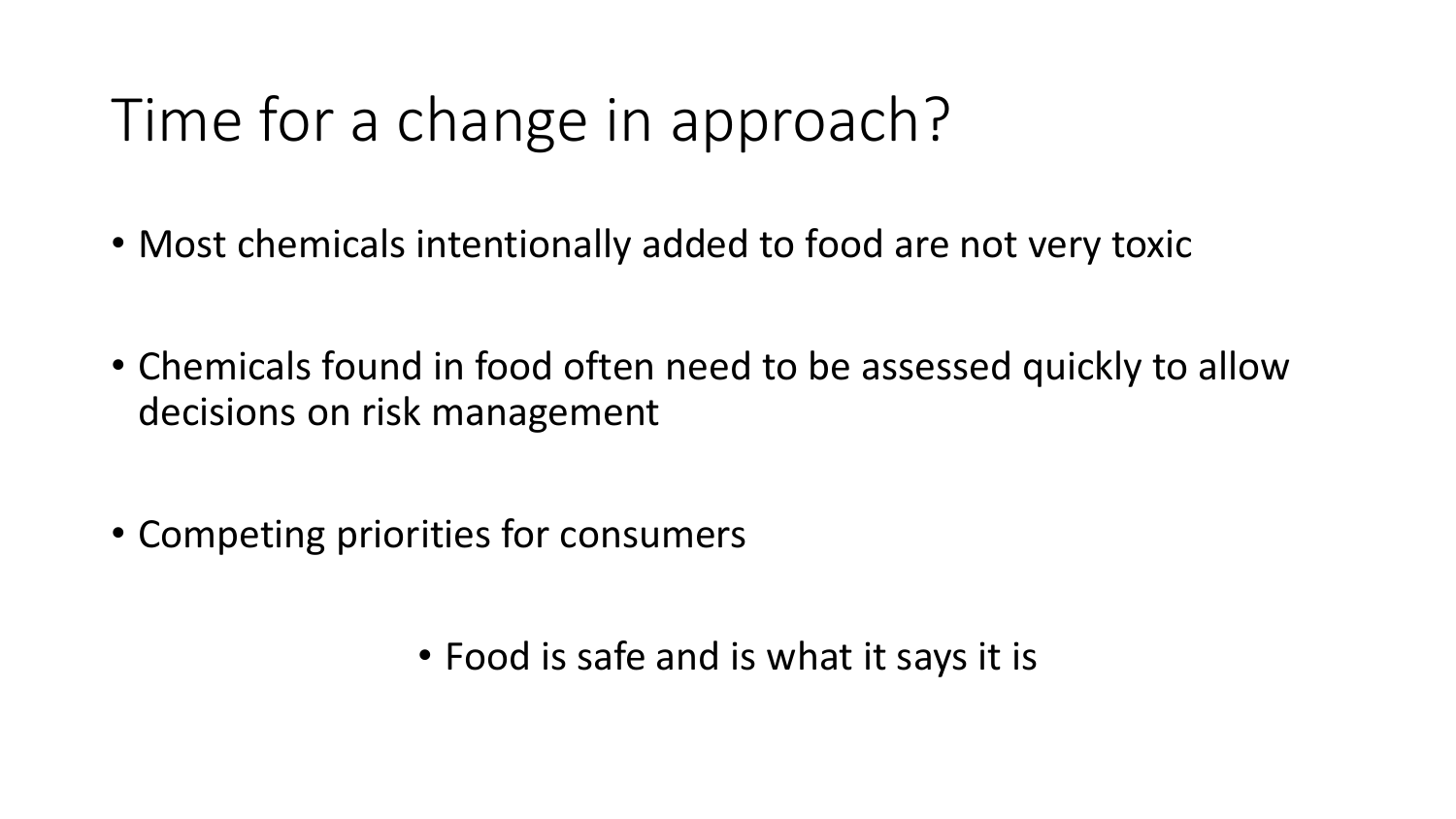The future of food safety assessment of chemicals depends on our adaptability and flexibility whilst using the best scientific methodologies and strategies available to respond to the accelerating developments in science, society and technology.

The vision is to use new approach methodologies (NAMs) to be able to predict risk more accurately, rapidly and efficiently.

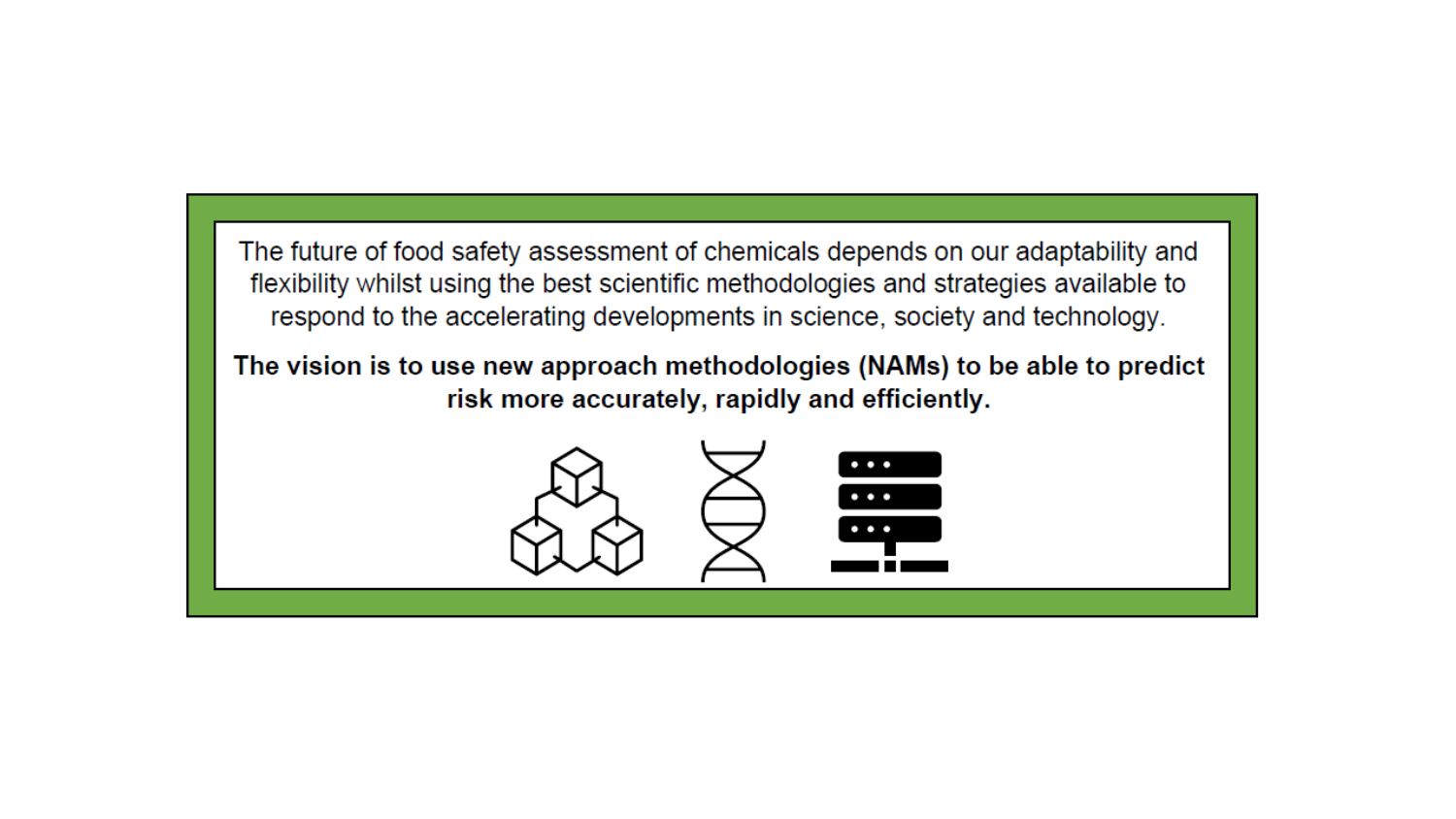### Toxicological risk assessment evolves

- The tools and methods available reflect both technical feasibility and our scientific knowledge
	- Often constrained by societal values and priorities
- We seek to address the question posed but perhaps have not defined the question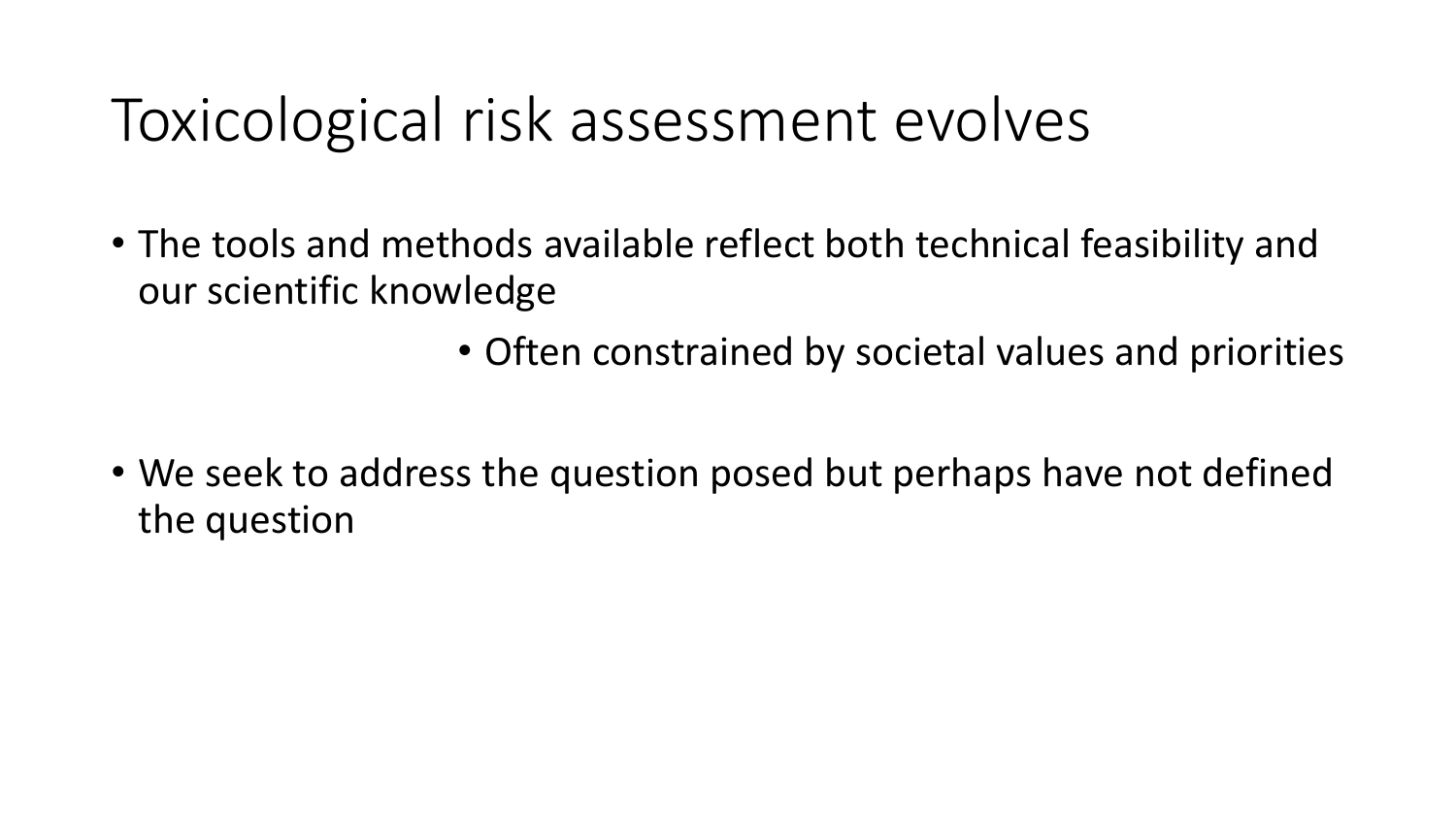# Animal testing capacity

- A lot of resource is needed for regulatory animal studies
	- Facilities
	- Personnel
- Not all pigs are equal
	- GLP
- Net effect is capacity is limited and studies may not be achievable in the required timescale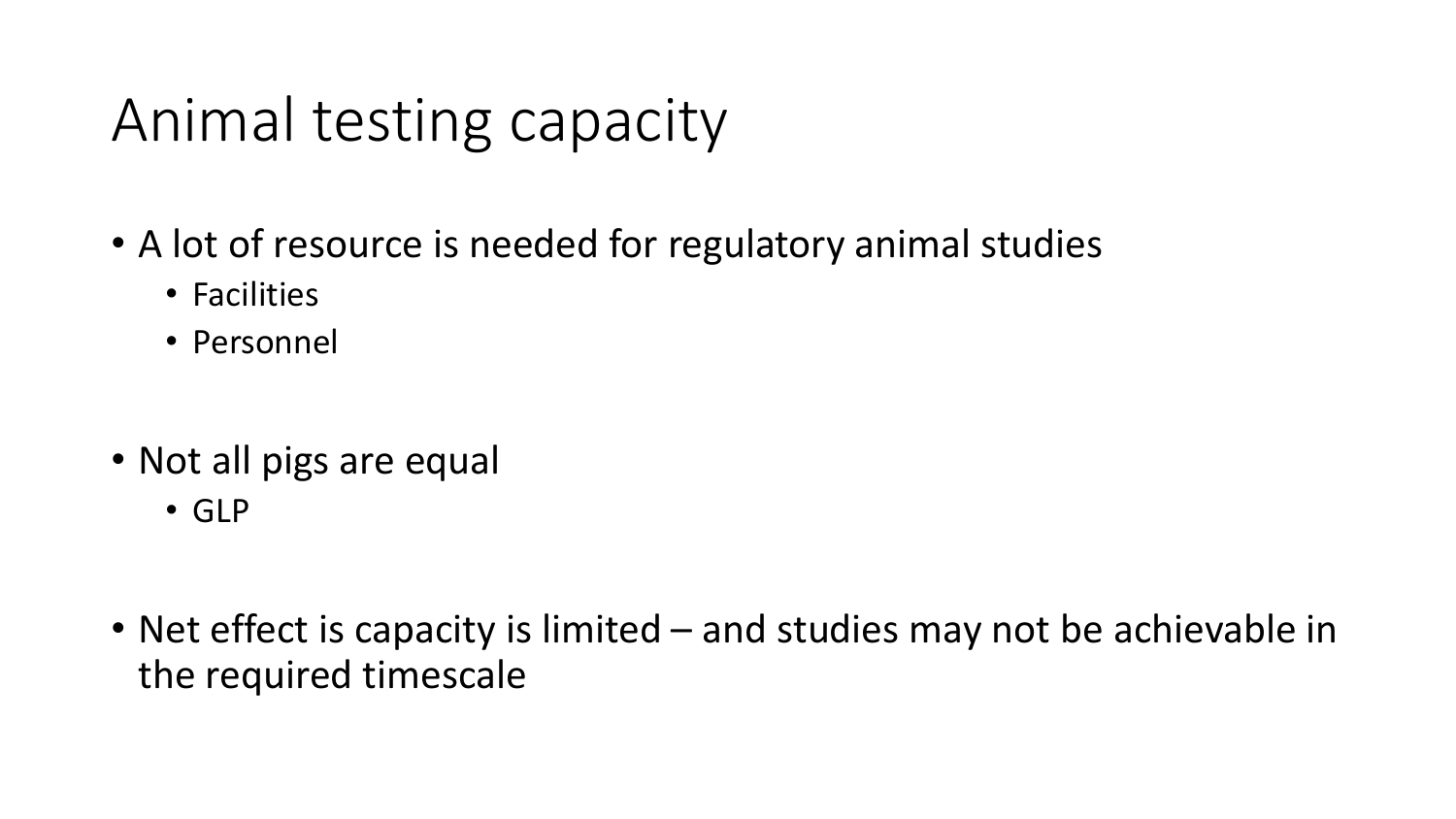# It's only a model and may not reflect reality

- Our aim is to protect humans, farm animals and pets
- Animal models have limitations
	- we just think we know what these are

• NAMS have limitations

• we can account for these by understanding them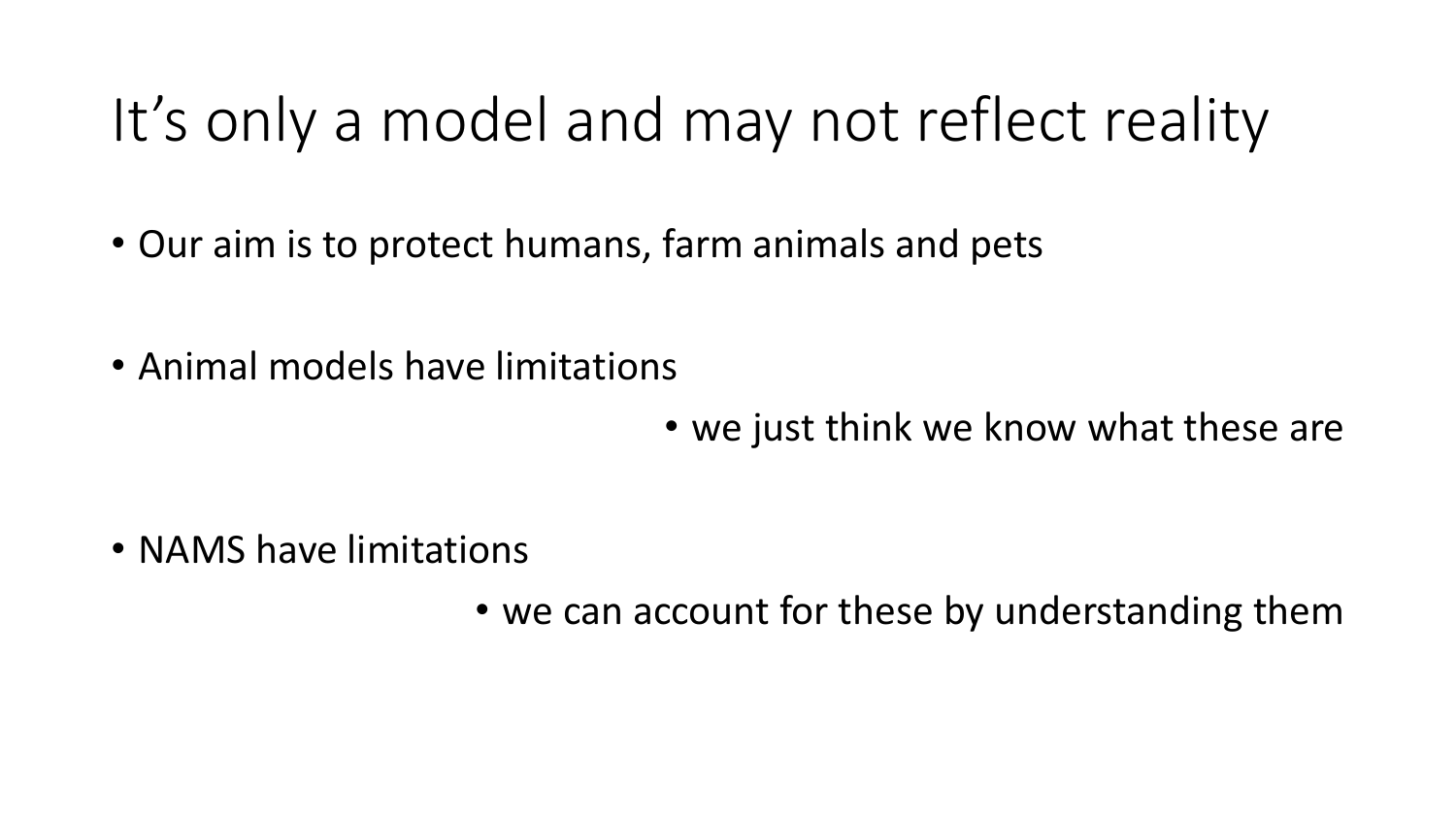# Allowing for uncertainty is nothing new

- Our processes incorporate uncertainty factors that take account of differences between individual and species in what they do to the compound and what the compound does to them
- We can increase these to cover limitations in the database or decrease them when we have more knowledge
- For animal studies we use default values that experience shows are generally sufficient
- For NAMS we do not have that experience yet so will start by applying figures that give us greater leeway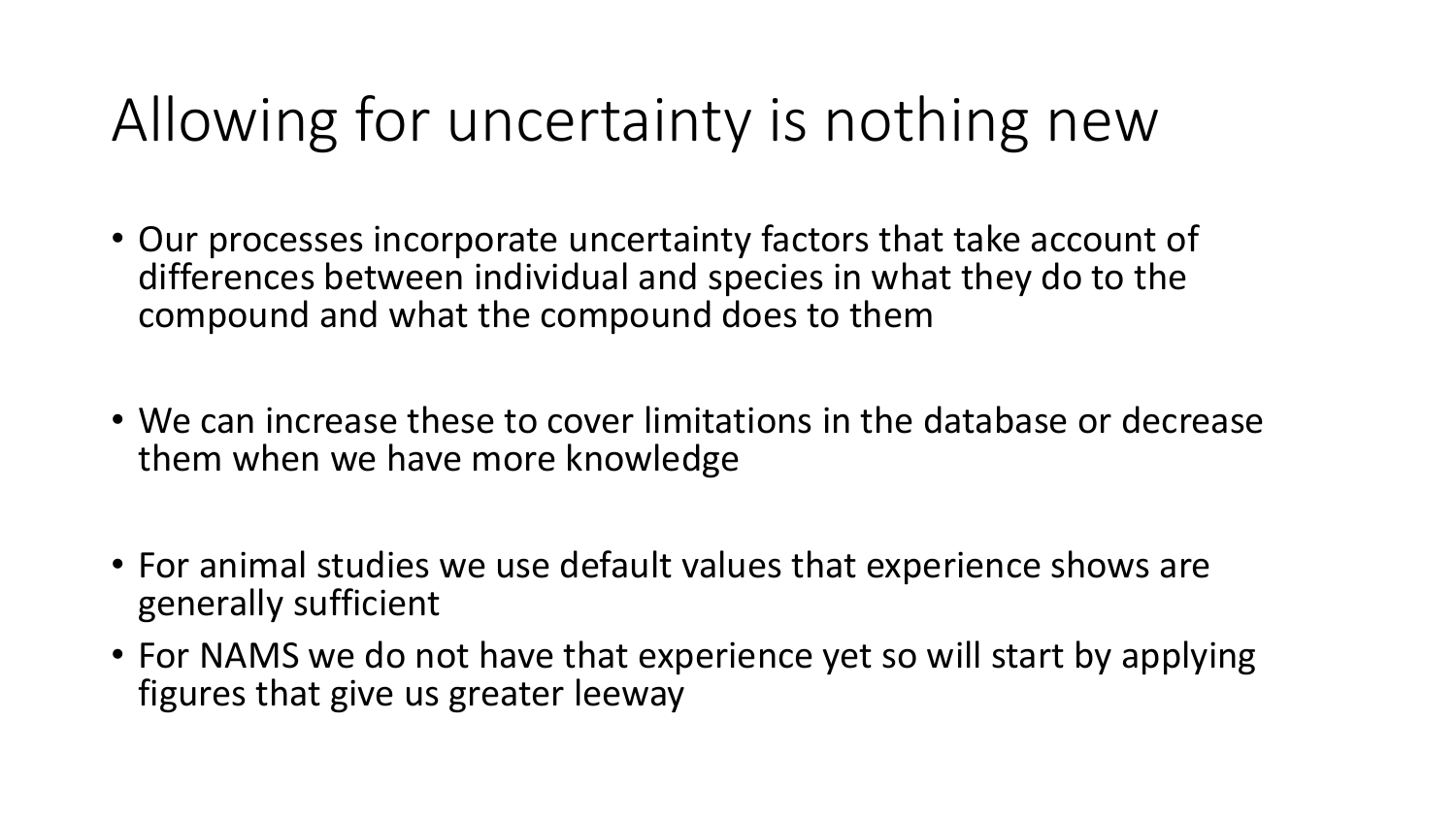# A note of wisdom from the tiered approach

• Introduction of the tiered approach to testing for food additives was generally welcomed both scientifically and on animal welfare grounds and the principle was been to most food chemicals in Europe

#### • BUT

- Applicants found challenges adapting from a list of required studies to a more scientifically based approach requiring judgements which was less predictable
	- And needed them to demonstrate evidence for claims!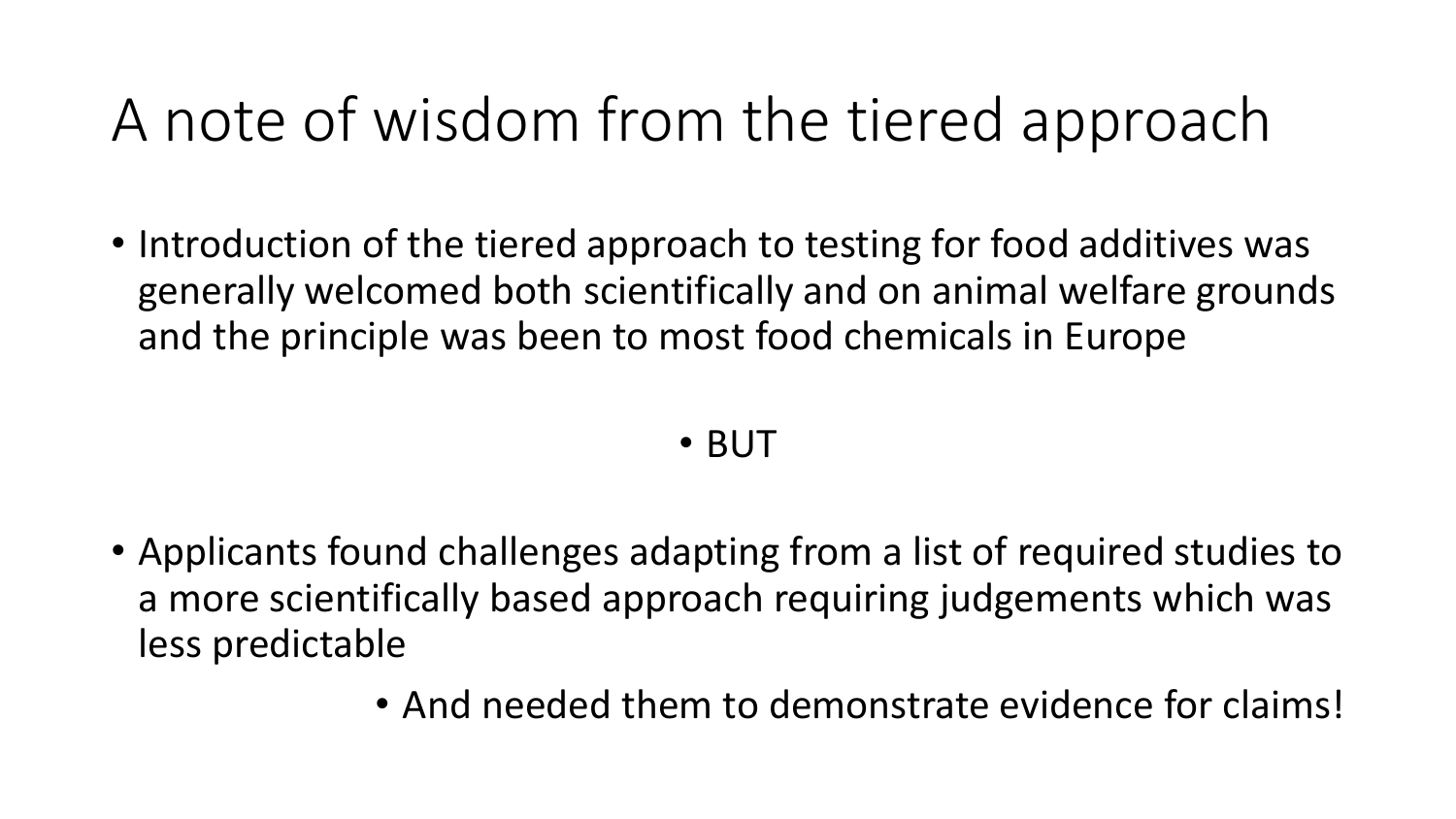### The Cassandra moment

• I do not think there has ever been a greater opportunity to introduce NAMS into regulatory risk assessment than now

#### • Why?

- Political will
- Regulatory reality
- Scientific maturity of methods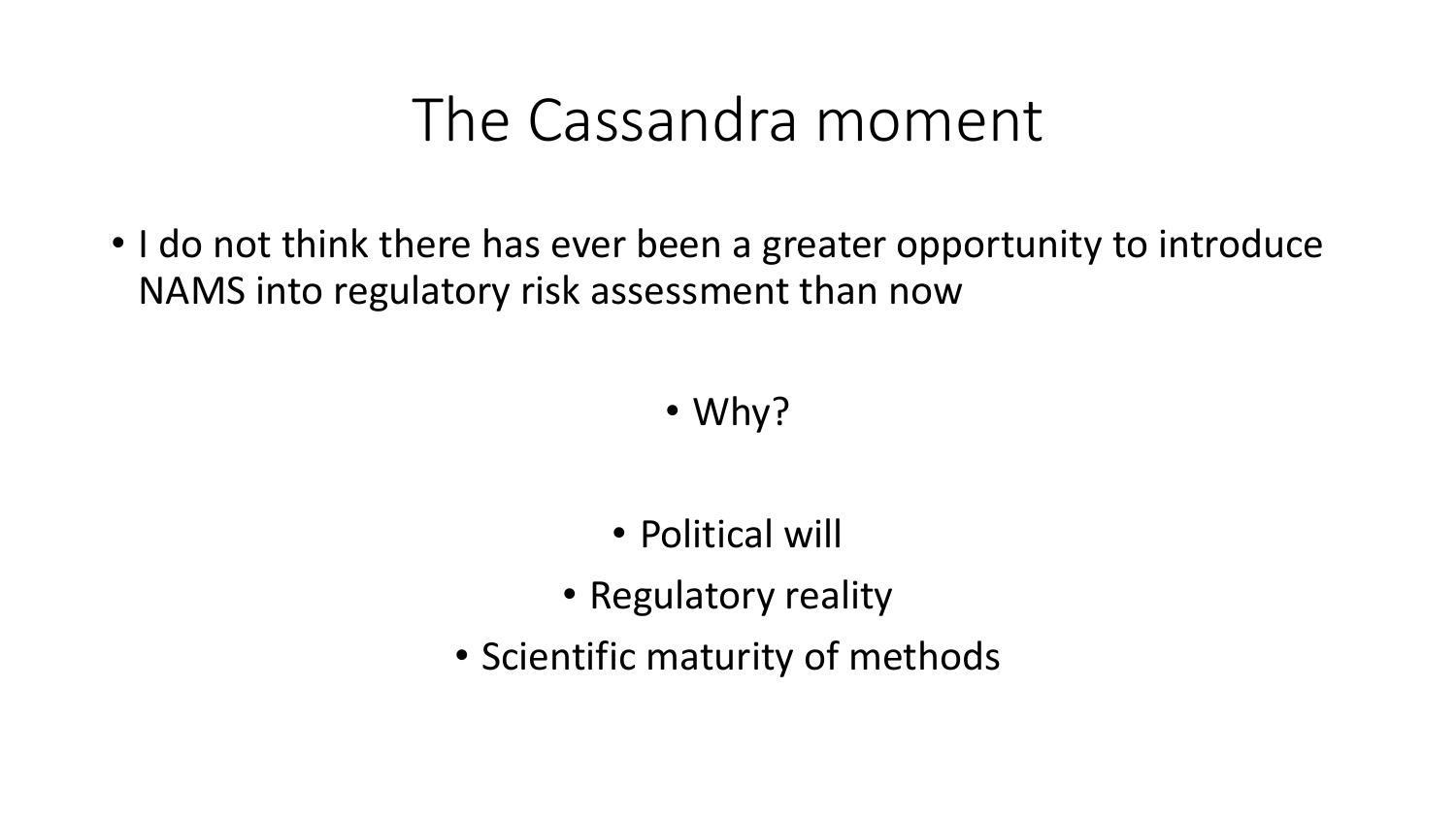### What has the FSA done?

- Started with the question how can we improve risk assessment for compounds where data is sparse or need to extrapolate from analogues
- Initially research call to address this response was disappointing

• However

• Discussions within evaluation panel crystallised the issues and possibilities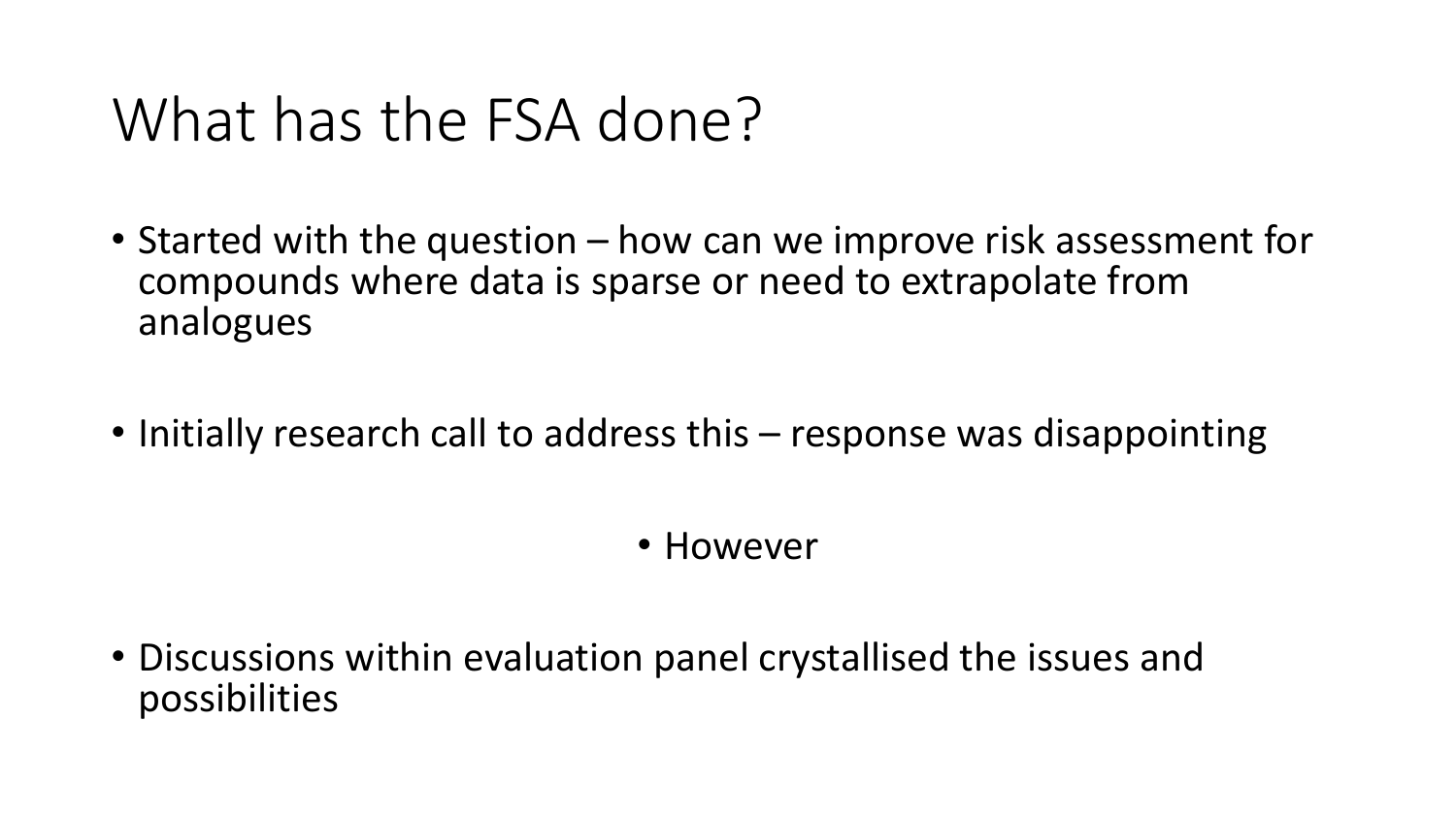# What were the challenges

- Could we get buy in from our scientific advisors
- Can we devise a way from where we are to where we want to be
	- Need to ensure this is flexible enough to cope with disappointments and blind alleys
- How do we ensure wider buy in
	- Covid has reinforced that it is not just the experts you need to convince
	- Sceptics need reassurance and persuasion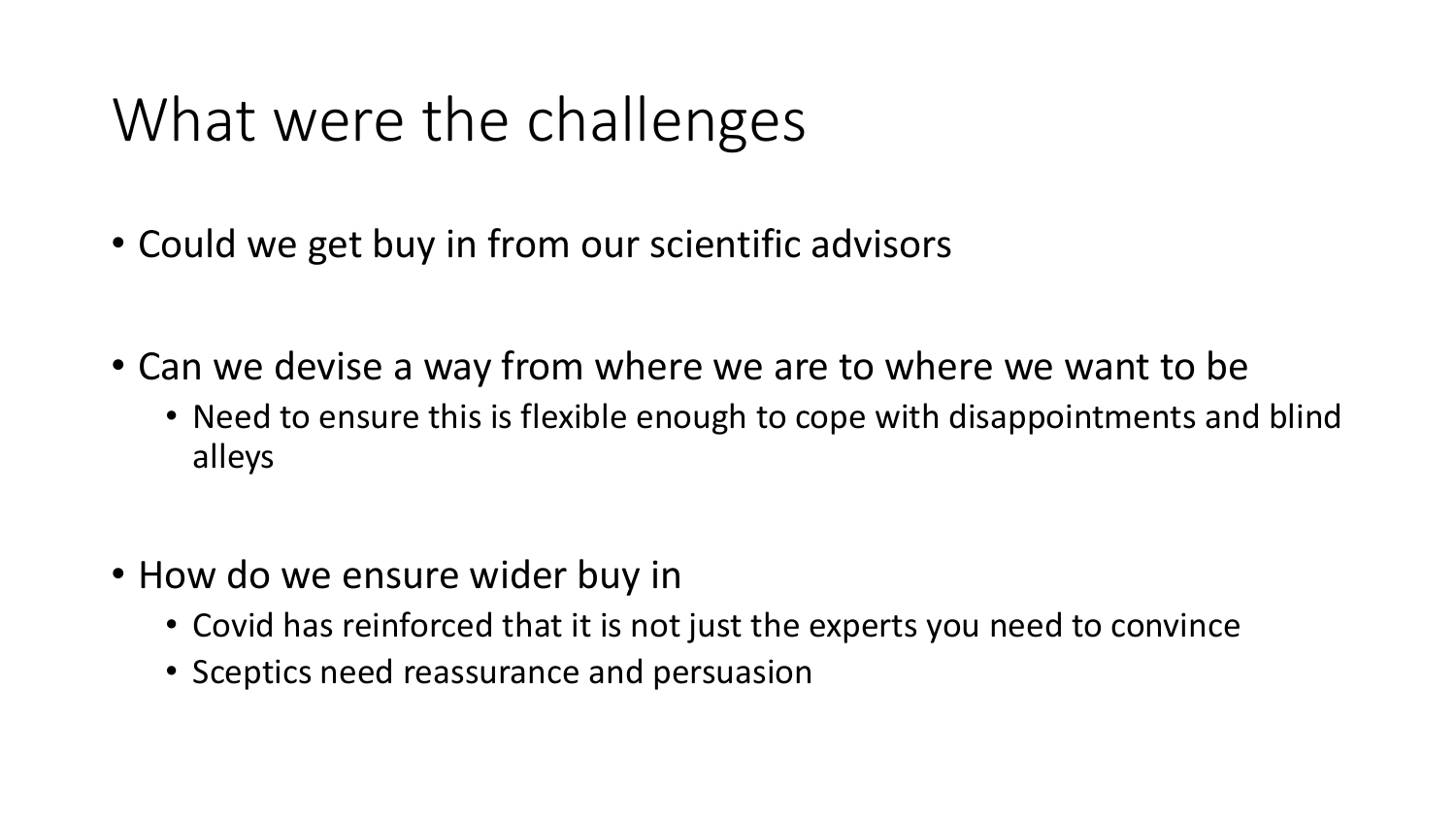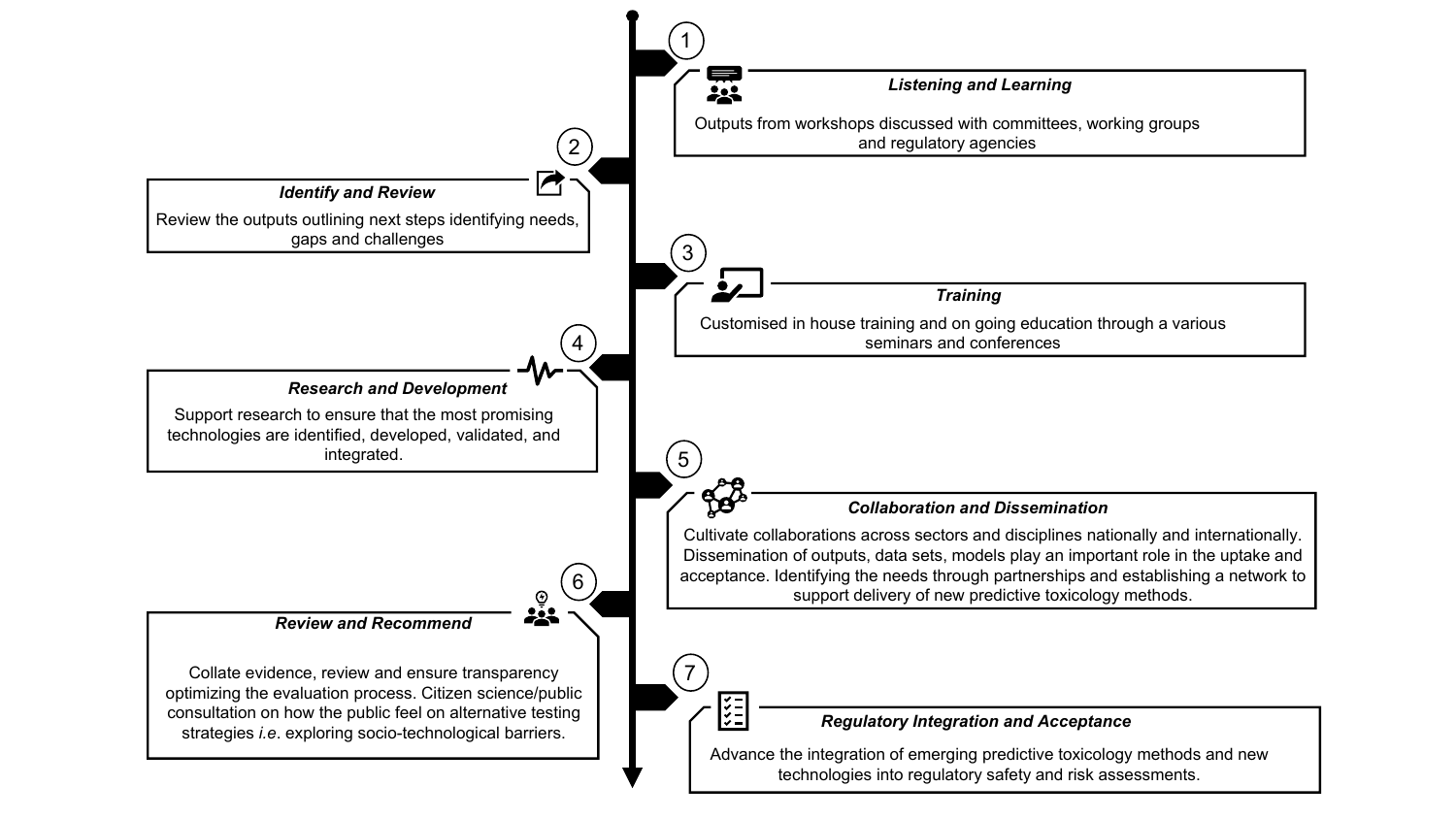# What were the first steps?



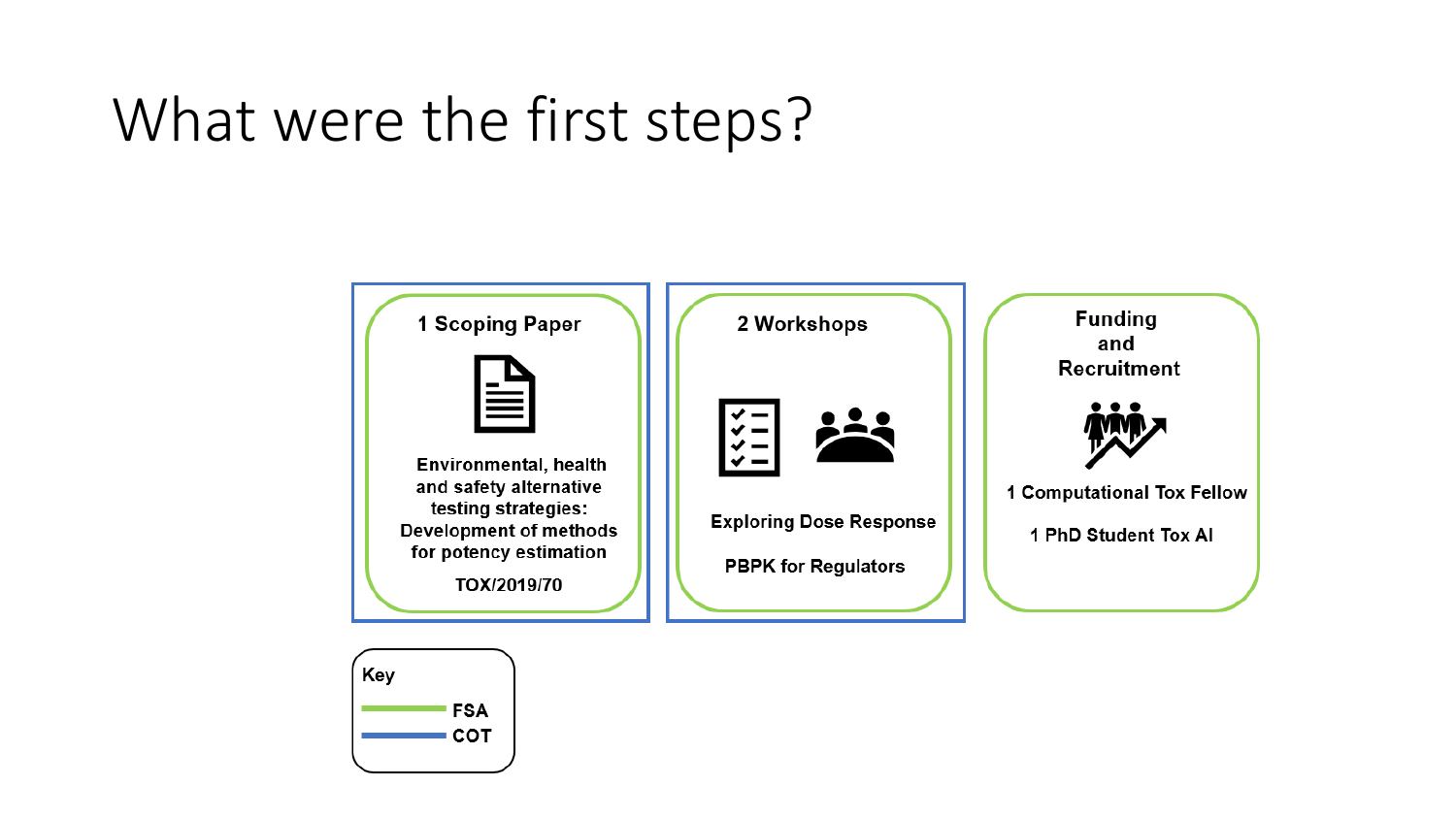### Where are we now and where do we go next?

- We have taken the first steps on our journey
- We have developed the initial roadmap
	- We just need to refine it further
- We recognise there are other departments with similar interests
	- We are looking to establish a cross government group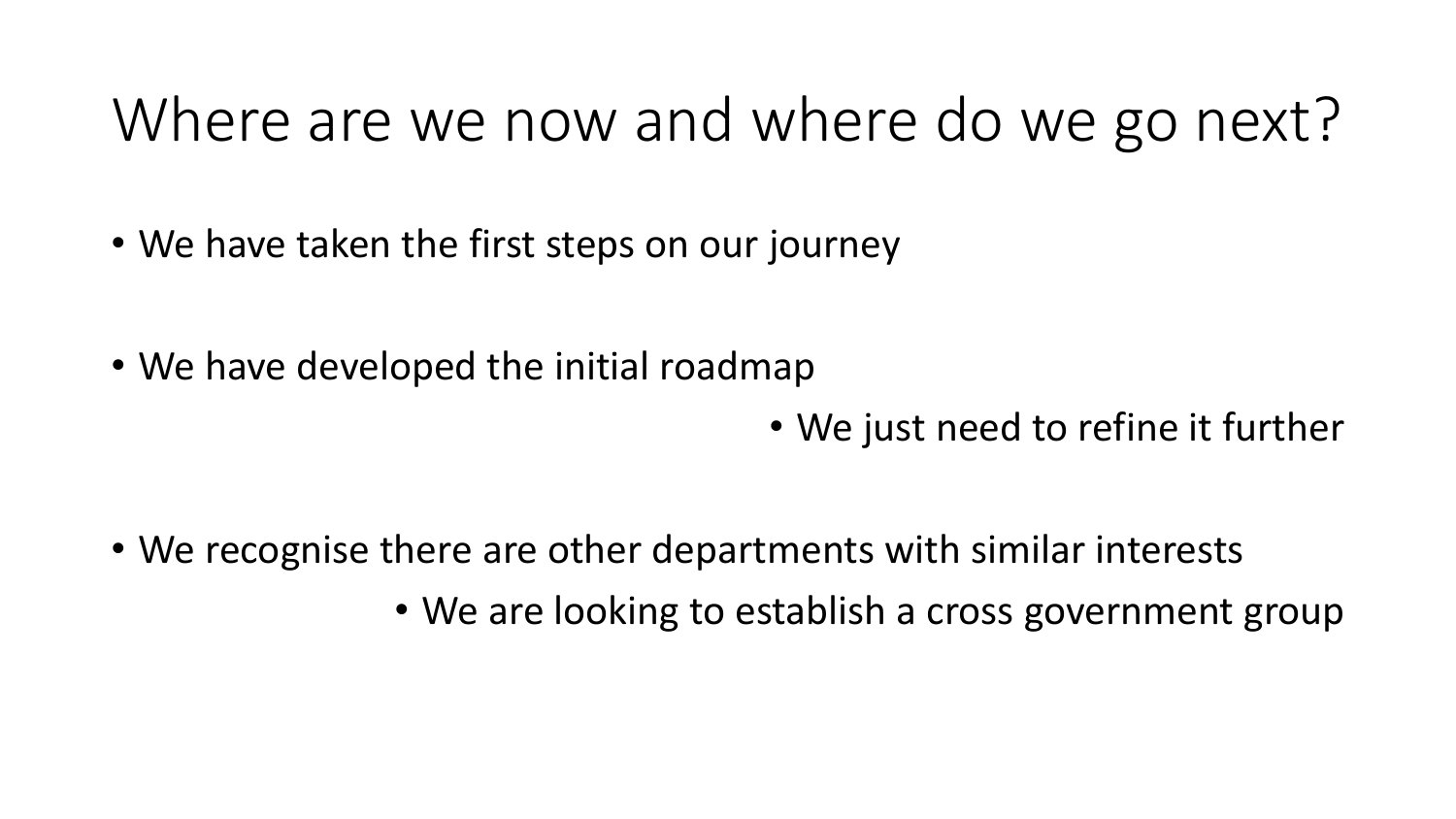

*TIME*